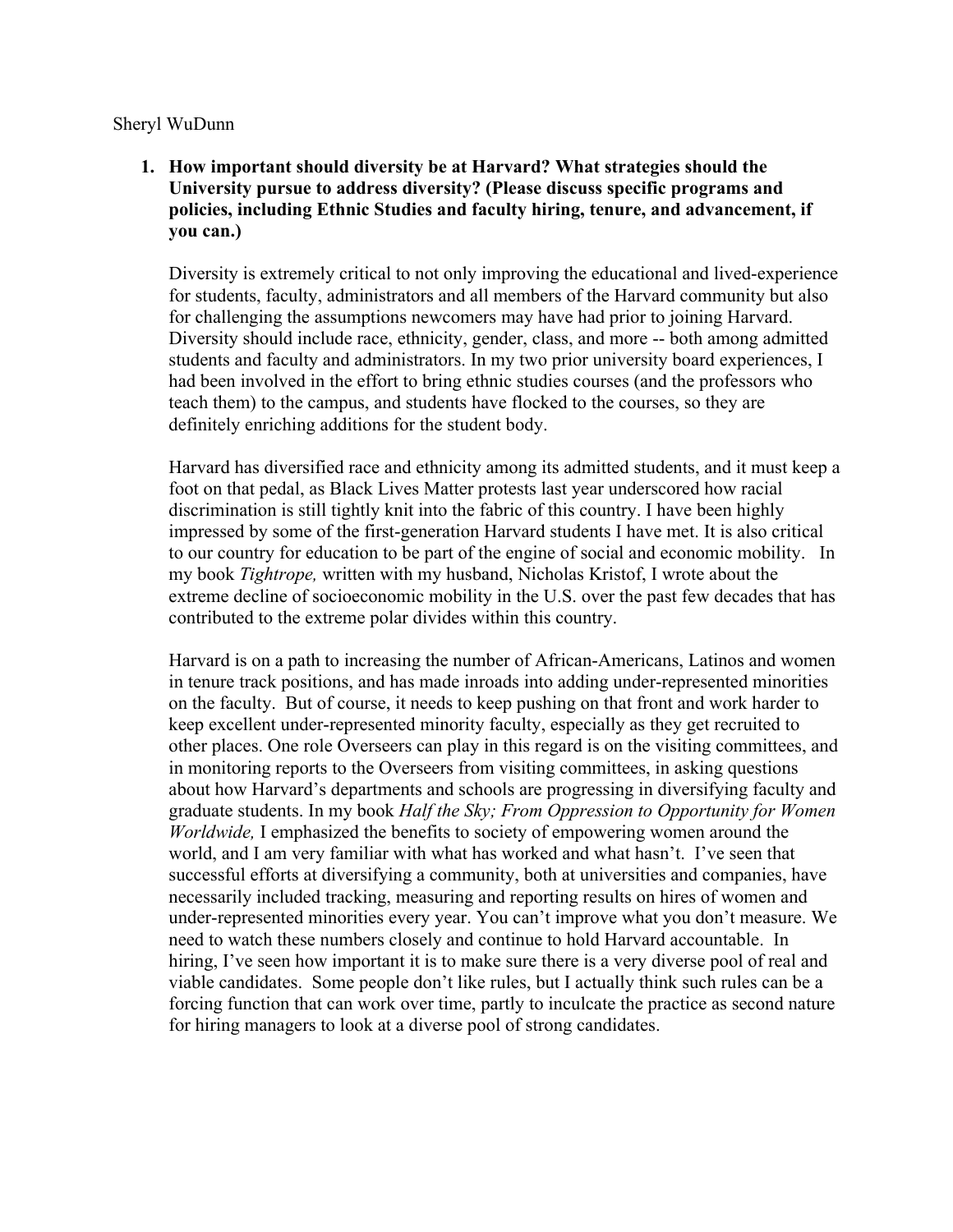#### 2. **Please state your views on affirmative action and race-conscious admissions.**

I have been a longtime supporter of affirmative action and race-conscious admissions both in general and during my time on the boards of Princeton and Cornell. For the same reason that opponents of affirmative action have targeted Harvard, it's important for Harvard to continue the fight, because of its leadership role in higher education that goes far beyond Cambridge. I support a holistic admissions process that accounts for race alongside a number of other critical factors, including socioeconomic diversity.

## 3. **What do you think Harvard's role should be in creating a more equitable, inclusive, and just society? For example, please share any thoughts on divestment from fossil fuels and the prison industry and on the role of the Harvard University Police Department, issues of concern to current students.**

I strongly believe that universities are engines of mobility in the United States. Over the centuries, they have helped create opportunity for countless graduates. More recently, that engine has sputtered in that universities broadly have become aspirational for the elite and less so for the working class. That's partly due to a small but growing 'antiintellectualism' in parts of the country. But Harvard must remain relevant to society which means adapting to address the challenges tied to race, inclusivity and justice facing a modern university. That's why Harvard's first-generation college student strategy is so critical and should be maintained, even strengthened as part of Harvard's role in reducing the inequality gap in America.

In *Tightrope*, I wrote about the terrible costs to prisoners and to society at large of the use of privately managed prisons. But of course even public prisons have been part of the wave of mass incarceration that has increased the number of prisoners in America sevenfold since the 1970s, so the problem is not just private prisons but over-incarceration generally. I suspect that the most effective way Harvard can address this is not just divestment from private prison companies, and I'm open to that, but more broadly examining how to address with better policies the toll of mass incarceration, disastrous approaches to the war on drugs, and the pattern of education failure and under-investment in social services that we then have tried to remedy, too late, with incarceration. One program I've often advocated for is Women in Recovery, a prison-diversion program that gives women treatment for addiction rather than prison for drug offenses, later leading to jobs. The program is humane and also saves the city \$70 million since its start a decade ago.

As for fossil fuels, I ran the business coverage of the oil, gas and alternative energies industry while at The New York Times, and I've been on the endowment investment committee for a large university facing divestment challenges. I have also been on two boards of non-profits in the sustainability industry -- one focused on reducing greenhouse gases and promoting electric vehicles, and the other at an Ivy League university promoting economic development, energy efficiency and alternative energies. So, I am familiar with the issues. I taught seminars at the Kennedy School using divestment from